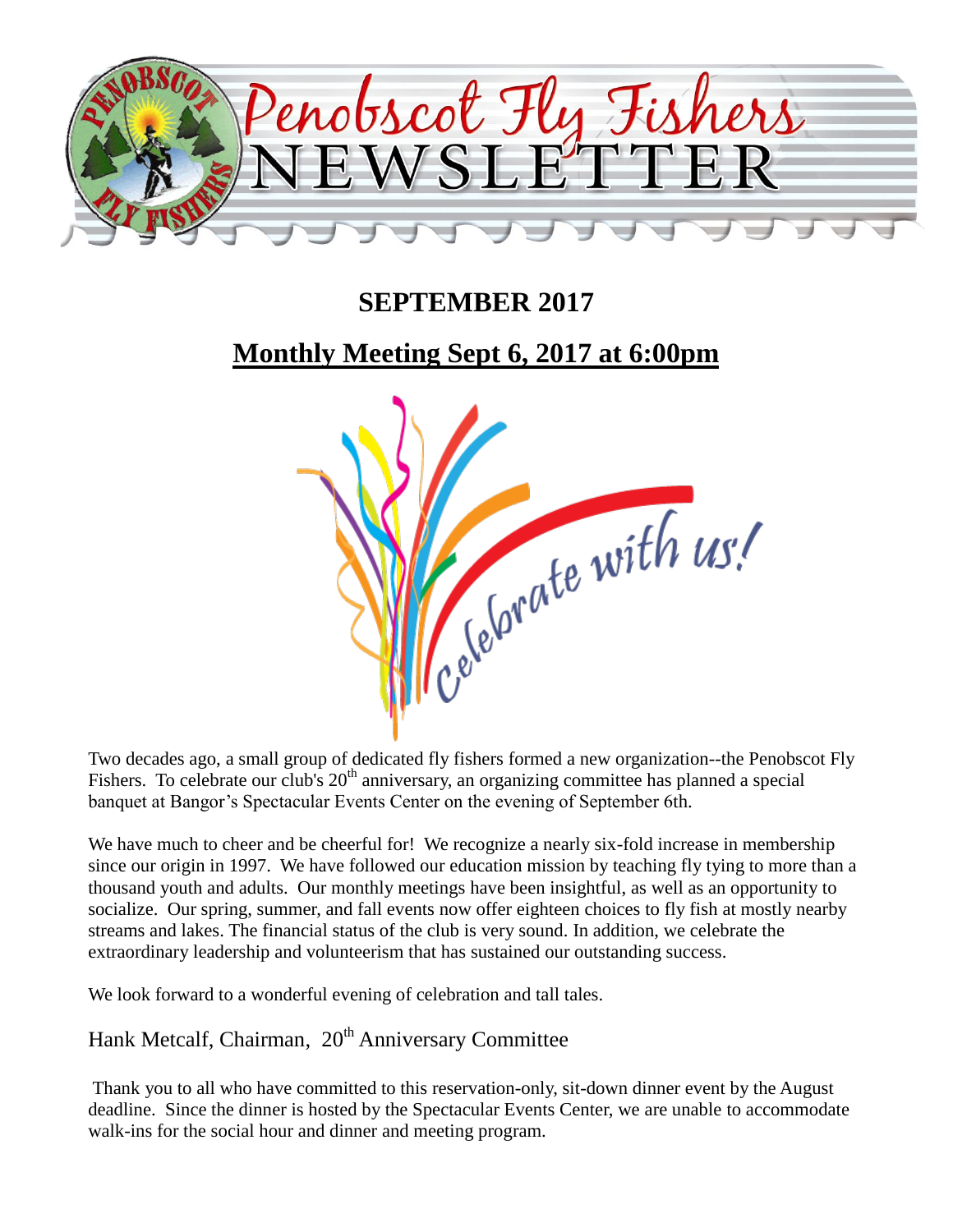

## **From the President's Fly Box**

In 1997, twenty-one anglers decided to form an organization to promote the sport of fly fishing. Twenty years later, the organization has grown to over 115 members and is excelling in promoting fly fishing through a variety of club activities focused on education, conservation, community outreach, and fishing outings. The strength of the club, its outstanding reputation in the community, and accomplishments since its beginning are solely based on the strength of its members who have willingly volunteered their time and shared their fly fishing knowledge to promote the sport. The faces may have changed over the years, but the spirit and dedication of our members have remained a constant. So I salute all members, past and present, for a job well done. The past is history and the future is ours to make.

Ed Dailide

## **20th Anniversary Fly Rod Raffle**



We have commissioned Don Corey of Annika Rod & Fly to build a Penobscot Fly Fishers 20th Anniversary Commemorative Fly Rod to Raffle this fall. The rod is a 9' 4-piece 4 weight and will include a case. We will have the rod on display and raffle tickets available at the Anniversary Dinner on September 6th. Tickets are \$5.00 each and will be limited to 300 tickets. The winning ticket will be drawn as soon as the last ticket is sold!!! If you would like to buy tickets and can't make it to a meeting, contact Rob Dunnett at [class@penobscotflyfishers.com](mailto:class@penobscotflyfishers.com) .

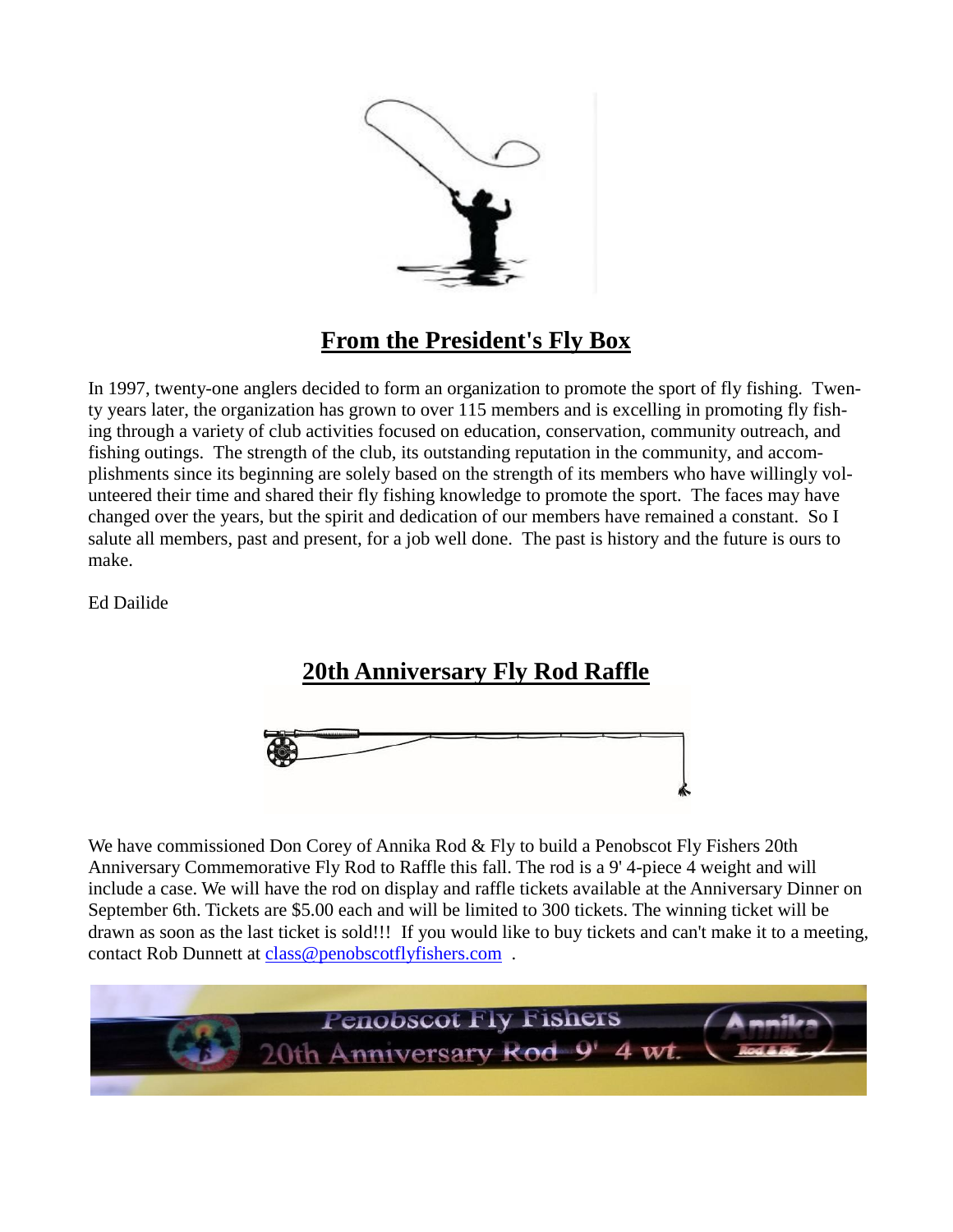The Library Review- September 2017 by Quill Gordon

*The Benchside Introduction to Fly Tying Ted Leeson & Jim Schollmeyer 190 pgs*



Greetings great fly-fishers of the Penobscot! So glad to still be here and back with the PFF. Hope you are having as enjoyable a season of fishing as I am. Summer is a whirlwind of activity up here North of Bangor. Between keeping an old hay-and-tree farm going, required travels, and of course fishing, all I can say is "Where has the summer gone?" And I think so far it has been the best in decades; not too hot, not too cold, not too wet, not too dry. At least for me it is just right.

I had the opportunity to take a trip back to the Catskills in July thanks in part to my editor and friend Paul. Because of my age, that is a big trip for me these days, so he offered to drive and I offered to secure us a week's lodging. We wound up staying with old friends the Darbees, outside of Roscoe NY, on the Willowemoc Stream. Even though it was well into July, some great fishing for trout was to be had in the mornings and evenings. During the afternoons, we relaxed on the Darbee's big porch overlooking the Willow to tell stories, read books, take naps, and tie flies. Harry and his wife Elsie are both accomplished tyers, so we were in excellent company and learned much. Even though my Father was said to be a noted tyer in his time, I didn't learn from him as he passed away when I was very young. Instead, I learned from one of his friends, Roy Steenrod of Liberty NY. He and Father fished and tied together back-in-the-day, so Roy sort of looked after me and made sure I was taught right. The rest I picked up over the years with the help of fishing companions, club classes, and numerous books. And I have never stopped learning, so that is where this is all going, to a great new book about fly tying.

OK, I know what you are thinking. "Is that old boiled-owl really talking about fly-tying NOW? In summer?? REALLY!?" While fly-tying "season" IS typically thought of as being during the cooler, non-fishing months, most of us do tie on and off year-round. Admittedly one of my small pleasures in life is a summer's evening spent listening to a Red Sox game on the Houlton radio station and tying a handful of flies. Sometimes, if the game is close and the tying is going well, I'll stay up until almost 10:00pm. This time of year, I am tying to replace the handful I recently lost in various trees and bushes and rocks. And I often do need a reference book or three to refresh my failing memory on the specifics of a pattern or technique. The club recently received a copy of *The Benchside Introduction to Fly Tying* by Ted Leeson and Jim Schollmeyer which was donated by Tom McDowell, a PFFer from Pensylvania. This instructional book provides both basic fly-tying methods and step-by-step fly and streamer